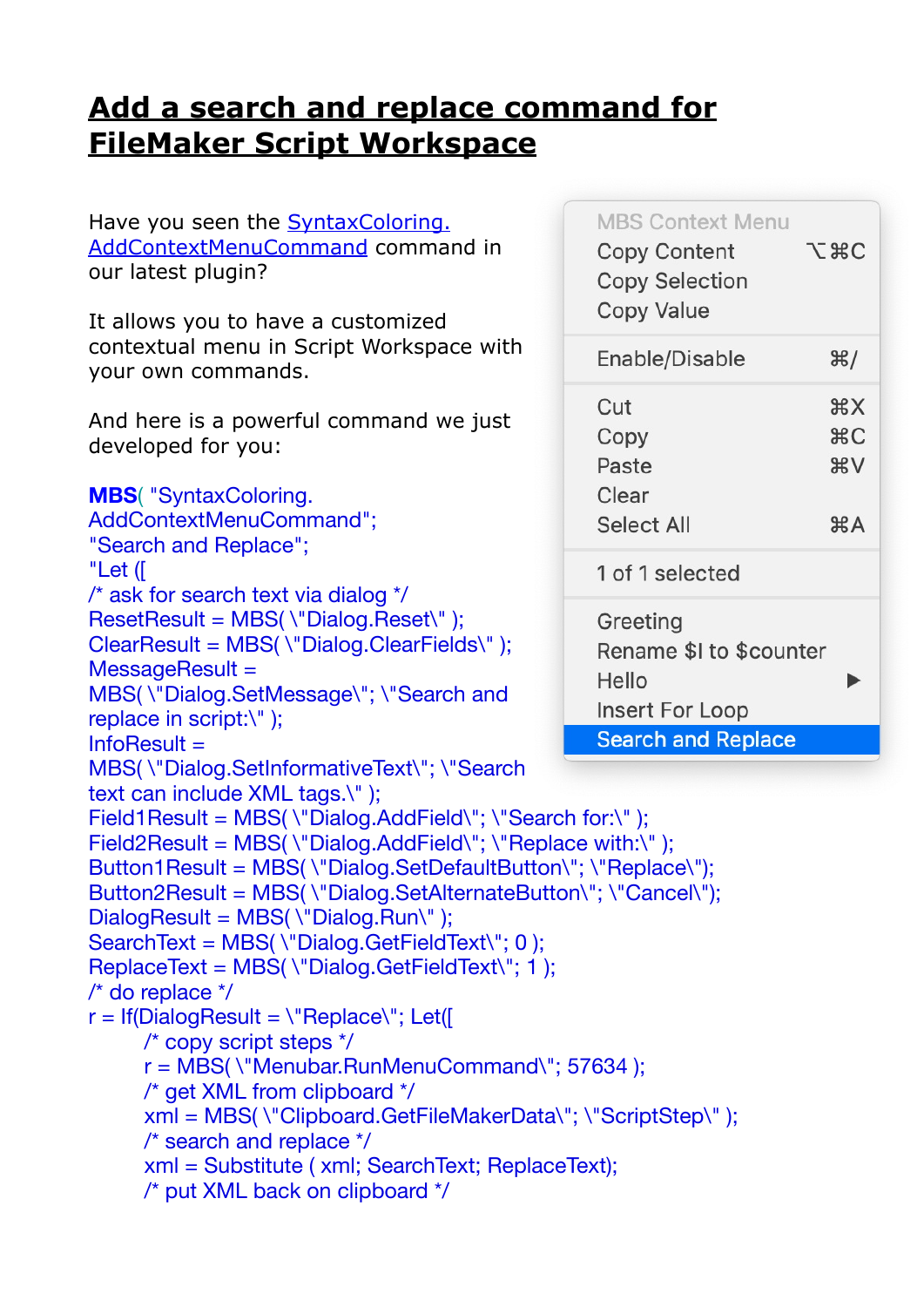```
r = MBS( \"Clipboard.SetFileMakerData\"; \"ScriptStep\"; xml ); 
     /* paste script steps */
      r = MBS( \"Menubar.RunMenuCommand\"; 57637 ) 
]; 1))
|;1)^{n};3)
```
Copy and paste this into the data viewer and evaluate it once to add the command to the contextual menu. Now you can just select a few lines, choose the menu command and we do a search and replace. The new lines are pasted below the old license and you can review them.

|               | Search and replace in script:     |                   |
|---------------|-----------------------------------|-------------------|
|               | Search text can include XML tags. |                   |
| Search for:   | \$i                               |                   |
| Replace with: | \$test                            |                   |
|               |                                   | Replace<br>Cancel |

To learn how it works, here the version without the extra backslashes:

```
Let ([ 
/* ask for search text via dialog */
ResetResult = MBS( "Dialog.Reset" );
ClearResult = MBS( "Dialog.ClearFields" );
MessageResult = MBS( "Dialog.SetMessage"; "Search and replace in 
script:" );
InfoResult = MBS( "Dialog.SetInformativeText"; "Search text can include 
XML tags." );
Field1Result = MBS( "Dialog.AddField"; "Search for:" );
Field2Result = MBS( "Dialog.AddField"; "Replace with:" );
Button1Result = MBS( "Dialog.SetDefaultButton"; "Replace");
Button2Result = MBS( "Dialog.SetAlternateButton"; "Cancel");
DialogResult = MBS( "Dialog.Run" );
SearchText = MBS( "Dialog.GetFieldText"; 0 );
ReplaceText = MBS( "Dialog.GetFieldText"; 1 );
/* do replace */
r = \text{If}(DialogResult = "Replace"; Let([
     /* copy script steps */
     r = MBS( "Menubar.RunMenuCommand"; 57634 );
```